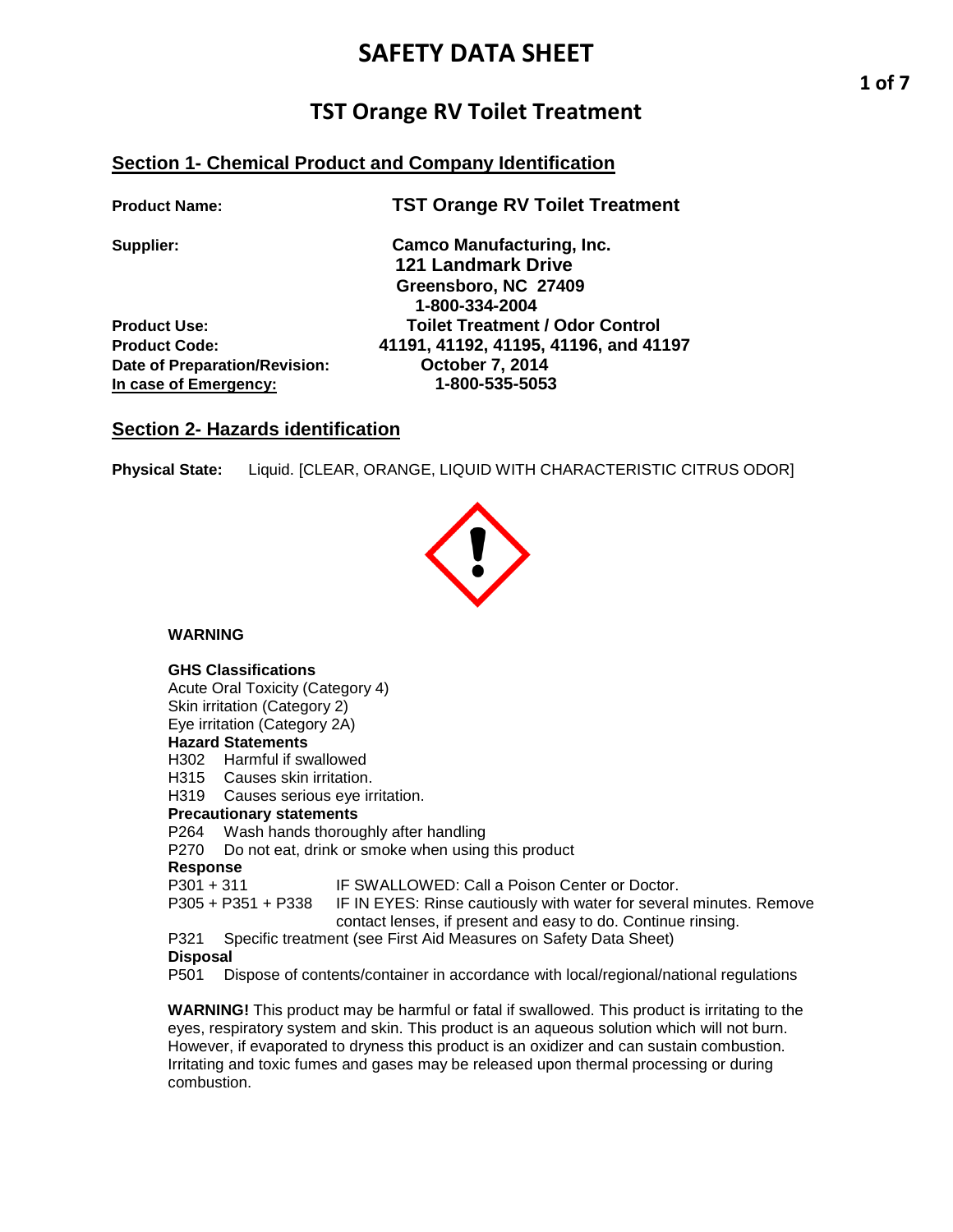## **TST Orange RV Toilet Treatment**

### **Potential Health Effects: Eyes**

Contact with the eyes can cause moderate irritation. Symptoms may include discomfort or pain and redness. Severe over exposure can result in swelling of the conjunctiva along with tissue damage which may lead to blindness.

### **Potential Health Effects: Skin**

This product is irritating to the skin. Depending on the duration of contact, symptoms will include reddening, discomfort, irritation, and possible tissue damage. Repeated contact with this material may produce dermatitis.

## **Potential Health Effects: Ingestion**

This product may be harmful or fatal if swallowed. If ingested, this product will immediately cause burns to the mouth, throat, esophagus and possibly the digestive tract. Ingestion can cause gastrointestinal irritation, nausea, vomiting and diarrhea. This product may cause methemoglobinemia upon ingestion characterized by cyanosis, headache, dizziness, fatigue,

nausea, vomiting, drowsiness, stupor, coma and rarely death.

## **Potential Health Effects: Inhalation**

This product is irritating to the respiratory system. Inhalation of vapors or mists of the product can cause sneezing, coughing and difficulty breathing.

#### **Medical Conditions Aggravated by Exposure**

Pre-existing skin and eye conditions.

**HMIS Ratings: Health:** 2 **Fire:** 0 **Reactivity:** 0

Hazard Scale: 0 = Minimal 1 = Slight 2 = Moderate 3 = Serious 4 = Severe \* = Chronic hazard

See toxicological information (section 11)

## **Section 3 - Composition, Information on Ingredients**

| <b>Name</b>                  | <b>CAS Number</b> | % Volume  |
|------------------------------|-------------------|-----------|
| Calcium Nitrate Tetrahydrate | 13477-34-4        | 60 - 70   |
| Water                        | 7732-18-5         | $30 - 40$ |

### **Component Related Regulatory Information**

This product may be regulated, have exposure limits or other information identified as the following: Water Dissociable Nitrate Compounds.

### **Component Information/Information on Non-Hazardous Components**

This product is considered hazardous under 29 CFR 1910.1200 (Hazard Communication). This product is considered hazardous under the criteria specified in the Canadian Workplace Hazardous Materials Information System (WHMIS).

## **Section 4 - First Aid Measures**

No action shall be taken involving any personal risk or without suitable training. It may be dangerous to the person providing aid to give mouth-to-mouth resuscitation.

- **Eye contact** Immediately flush eyes with water for at least 15 minutes, while holding eyelids open. Seek medical attention at once.
- **Skin contact** For skin contact, wash immediately with soap and water. If irritation persists get medical attention.
- **Ingestion** If material is ingested, immediately contact a physician or poison control center. Give one to two glasses of water or milk. Do not induce vomiting unless directed to do so by medical personnel. Never give anything by mouth to a victim who is unconscious or is having convulsions.
- **Inhalation** If inhaled, immediately remove the affected person to fresh air. If the affected person is not breathing, apply artificial respiration. If irritation persists get medical attention.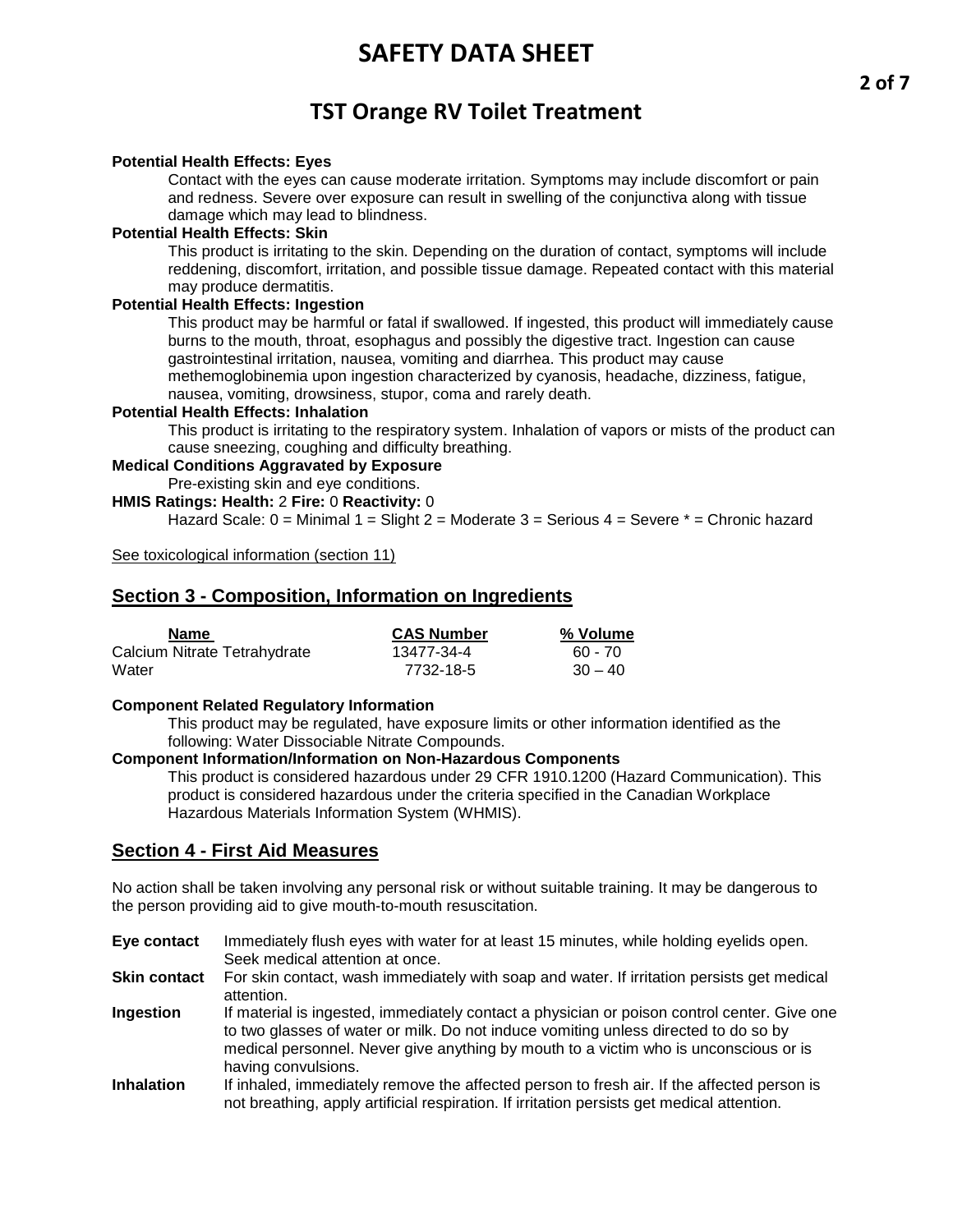## **TST Orange RV Toilet Treatment**

**Notes to Physician** Provide general supportive measures and treat symptomatically.

## **Section 5 - Fire-Fighting Measures**

| <b>Flash Point: Not flammable</b>           | <b>Method Used: Not applicable</b>                                                              |
|---------------------------------------------|-------------------------------------------------------------------------------------------------|
| Upper Flammable Limit (UFL): Not applicable | Lower Flammable Limit (LFL): Not applicable                                                     |
| <b>Auto Ignition: Not flammable</b>         | Flammability Classification: Non-flammable                                                      |
| Rate of Burning: Not applicable             |                                                                                                 |
| <b>General Fire Hazards</b>                 |                                                                                                 |
|                                             | This product is an aqueous solution which will not burn. However, if evaporated to dryness this |

product is an oxidizer and can sustain combustion.

#### **Hazardous Combustion Products**

Decomposition may yield calcium compounds and oxides of nitrogen.

## **Extinguishing Media**

Dry chemical, foam, carbon dioxide, water fog.

## **Fire Fighting Equipment/Instructions**

Firefighters should wear full protective clothing including self contained breathing apparatus.

**NFPA Ratings: Health:** 2 **Fire:** 0 **Reactivity:** 0 **Other:** none

Hazard Scale:  $0 =$  Minimal  $1 =$  Slight  $2 =$  Moderate  $3 =$  Serious  $4 =$  Severe

## **Section 6 - Accidental release measures**

### **Containment Procedures**

Stop the flow of material, if this is without risk. Wear appropriate protective equipment and clothing during clean-up. Contain the discharged material and dike the spilled material where possible. Prevent entry into sewers, drains, underground or confined spaces, water intakes and waterways.

## **Clean-Up Procedures**

Absorb spill with inert material such as: lime, polypads, or other suitable absorbent material. Shovel the absorbed material into appropriate container for disposal.

## **Evacuation Procedures**

Isolate area. Keep unnecessary personnel away.

## **Special Procedures**

Isolate exposure. Wear appropriate personal protective equipment. Follow all Local, State, Federal and Provincial regulations for disposal.

## **Section 7- Handling and Storage**

### **Handling Procedures**

Open container carefully, as needed to relieve any build up of pressure. Do not get this material in your eyes, on your skin, or on your clothing. Do not inhale vapors or mists of this product. Use this product with adequate ventilation. Wash thoroughly after handling.

### **Storage Procedures**

Store in a cool, dry area. Do not freeze. Store away from direct sunlight and any sources of heat. Empty product containers may contain product residue. Do not reuse empty containers. Do not store this material in open or unlabeled containers.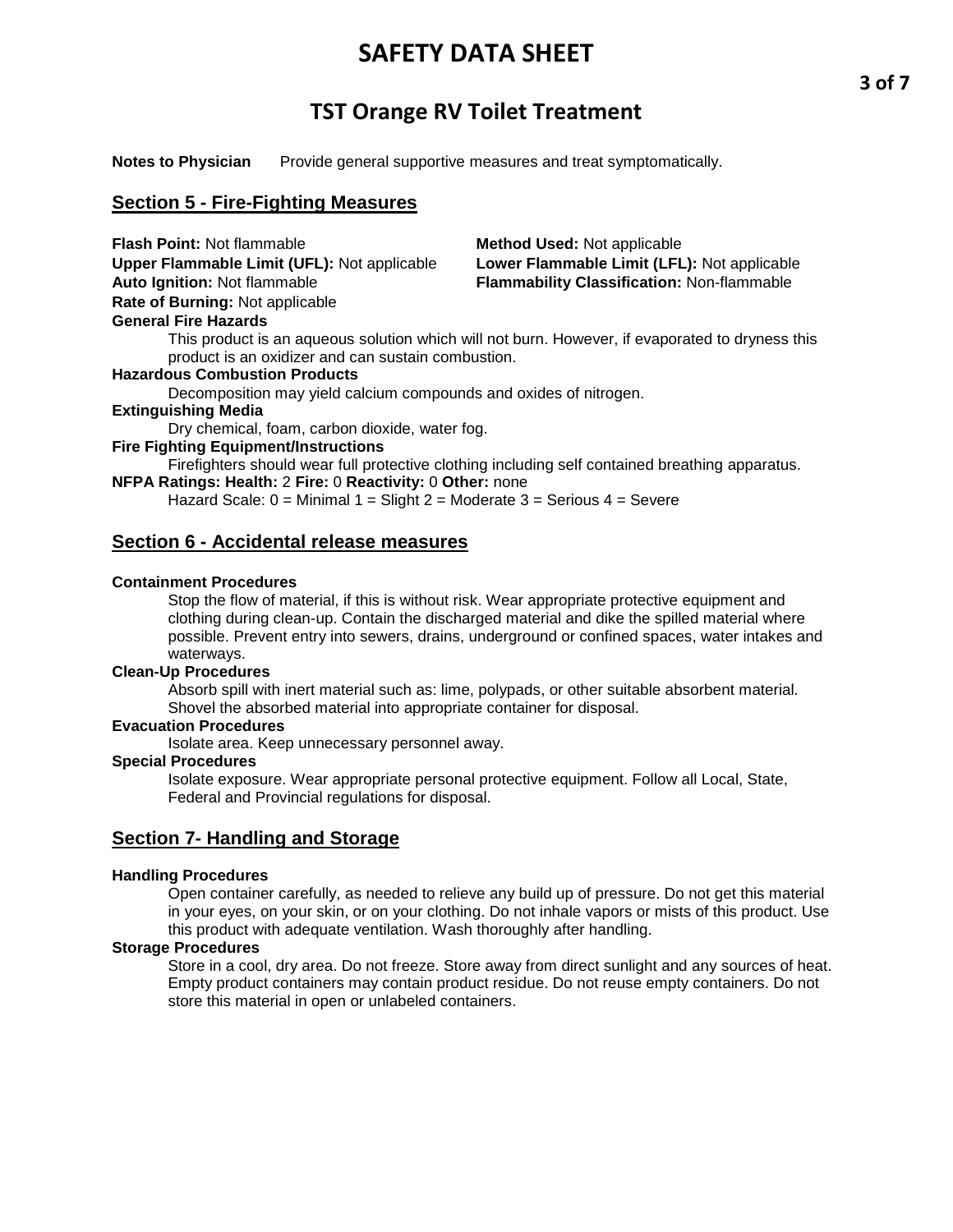## **TST Orange RV Toilet Treatment**

## **Section 8 - Exposure Controls / Personal Protection**

#### **Exposure Guidelines**

## **A: General Product Information**

Keep formation of airborne mists to a minimum.

## **B: Component Exposure Limits**

ACGIH, OSHA, and NIOSH have not developed exposure limits for any of this product's components.

### **Engineering Controls**

Provide local and general exhaust ventilation to effectively remove and prevent buildup of any vapors or mists generated from the handling of this product.

## **PERSONAL PROTECTIVE EQUIPMENT**

#### **Personal Protective Equipment: Eyes/Face**

Wear chemical goggles and face shield.

#### **Personal Protective Equipment: Skin**

Wear impervious (neoprene) gloves, impervious apron.

### **Personal Protective Equipment: Respiratory**

If ventilation is not sufficient to effectively prevent buildup of vapors or mists, appropriate approved NIOSH respiratory protection must be provided. Respirators should be selected by and used under the direction of a trained health and safety professional following requirements found in OSHA's respirator standard (29 CFR 1910.134) and ANSI's standard for respiratory protection (Z88.2-1992). A written respiratory protection program, including provisions for medical certification, training, fit testing, exposure assessments, maintenance, inspection, cleaning, and convenient, sanitary storage must be implemented.

### **Personal Protective Equipment: General**

Eye wash fountain and emergency showers are recommended. An emergency spill response will necessitate the use of more stringent personal protective equipment.

## **Section 9 - Physical and Chemical Properties**

| Appearance:                               | <b>Transparent Orange Liquid</b> |
|-------------------------------------------|----------------------------------|
| Odor:                                     | Citrus Fragrance                 |
| <b>Physical State:</b>                    | Liquid                           |
| pH: (@59°F / 15°C)                        | 5.0 to 8.0                       |
| Vapor pressure:                           | Not Applicable                   |
| Vapor density:                            | Not Applicable                   |
| <b>Boiling Point:</b>                     | >212°F (>100°C)                  |
| <b>Melting Point:</b>                     | Not Determined                   |
| Solubility:                               | Completely                       |
| Specific Gravity: (@59°F / 15°C)          | $1.465 - 1.475$                  |
| <b>Freeze Point:</b>                      | $-31^{\circ}F$ (-35°C)           |
| <b>Flash Point (PMCC):</b>                | Not Flammable                    |
| <b>Auto-ignition Temperature:</b>         | Not Flammable                    |
| <b>Flammable Limits in Air by Volume:</b> | Not Applicable                   |
| <b>Evaporation Rate:</b>                  | Similar to Water                 |
| <b>Decomposition Temperature:</b>         | Not Available                    |
| <b>Viscosity (cps):</b>                   | $<$ 20cps                        |

### **Physical Properties: Additional Information**

No additional information available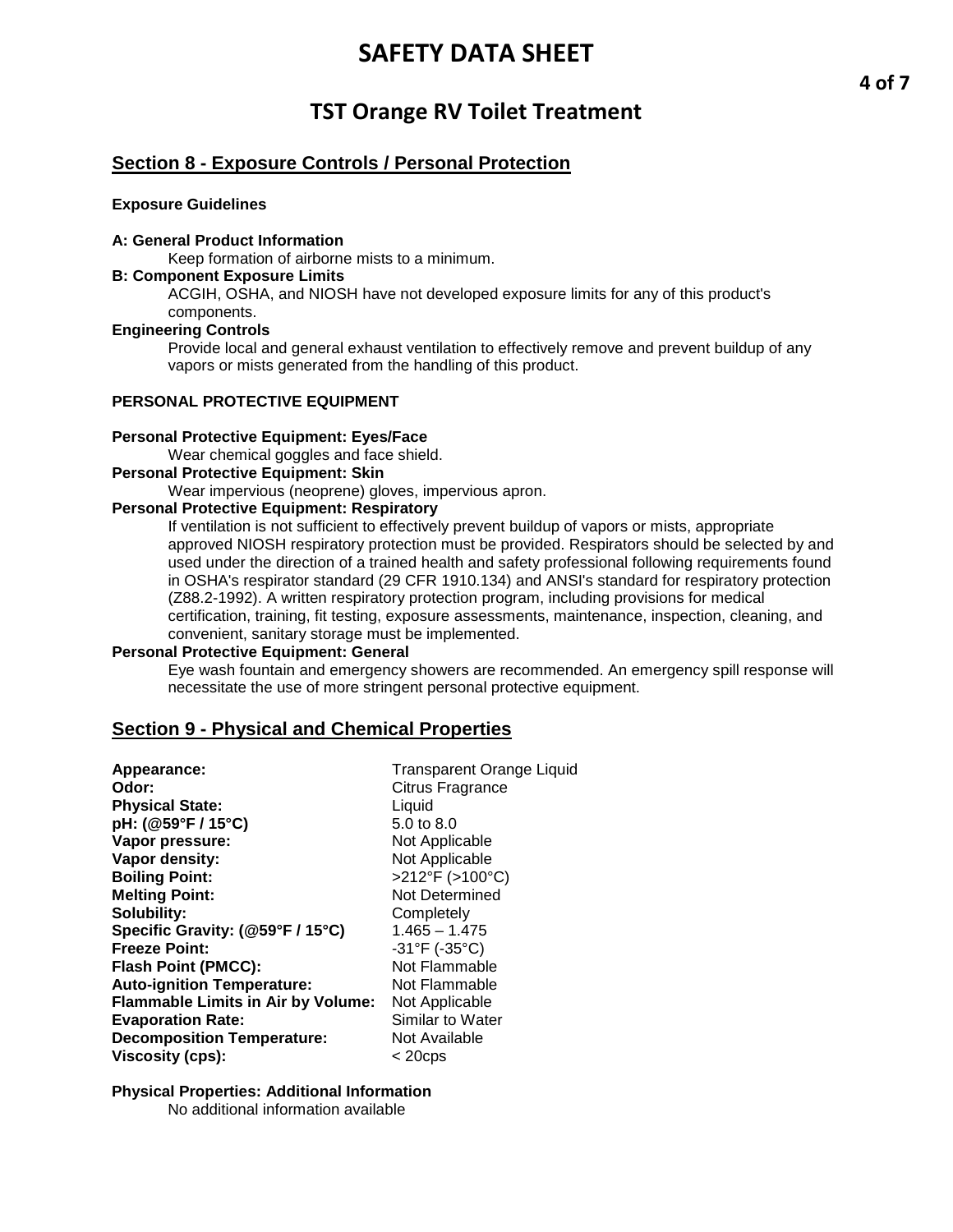## **TST Orange RV Toilet Treatment**

## **Section 10 - Stability and Reactivity**

### **Chemical Stability**

This is a stable material.

## **Chemical Stability: Conditions to Avoid**

Avoid contact with extreme heat and incompatible materials.

## **Incompatibility**

This product is incompatible with flammable and combustible materials, strong reducing agents and finely powdered metals.

### **Hazardous Decomposition**

Decomposition may yield calcium compounds and oxides of nitrogen.

### **Hazardous Polymerization**

Will not occur

## **Section 11 - Toxicological Information**

## **Acute and Chronic Toxicity**

## **A: General Product Information**

No information available for the product. The nitrate component of this product may cause methemoglobinemia upon ingestion

characterized by cyanosis, headache, dizziness, fatigue, nausea, vomiting, drowsiness, stupor, coma and rarely death.

## **B: Component Analysis - LD50/LC50**

**Calcium Nitrate Tetrahydrate (13477-34-4)** 

Oral LD50 Rat : 3900 mg/kg

### **Carcinogenicity**

## **A: General Product Information**

No carcinogenicity data available for this product.

### **B: Component Carcinogenicity**

None of this product's components are listed by ACGIH, IARC, OSHA, NIOSH, or NTP.

## **Chronic Toxicity**

No information available for the product.

## **Epidemiology**

No epidemiological data is available for this product.

### **Neurotoxicity**

No data available for this product.

### **Mutagenicity**

No data available for this product.

## **Teratogenicity**

No data available for this product.

## **Other Toxicological Information**

No additional information available.

## **Section 12 - Ecological Information**

### **Ecotoxicity**

## **A: General Product Information**

In high concentrations, this product may be harmful to both terrestrial and aquatic plant or animal life.

## **B: Component Analysis - Ecotoxicity - Aquatic Toxicity**

No ecotoxicity data are available for this product's components.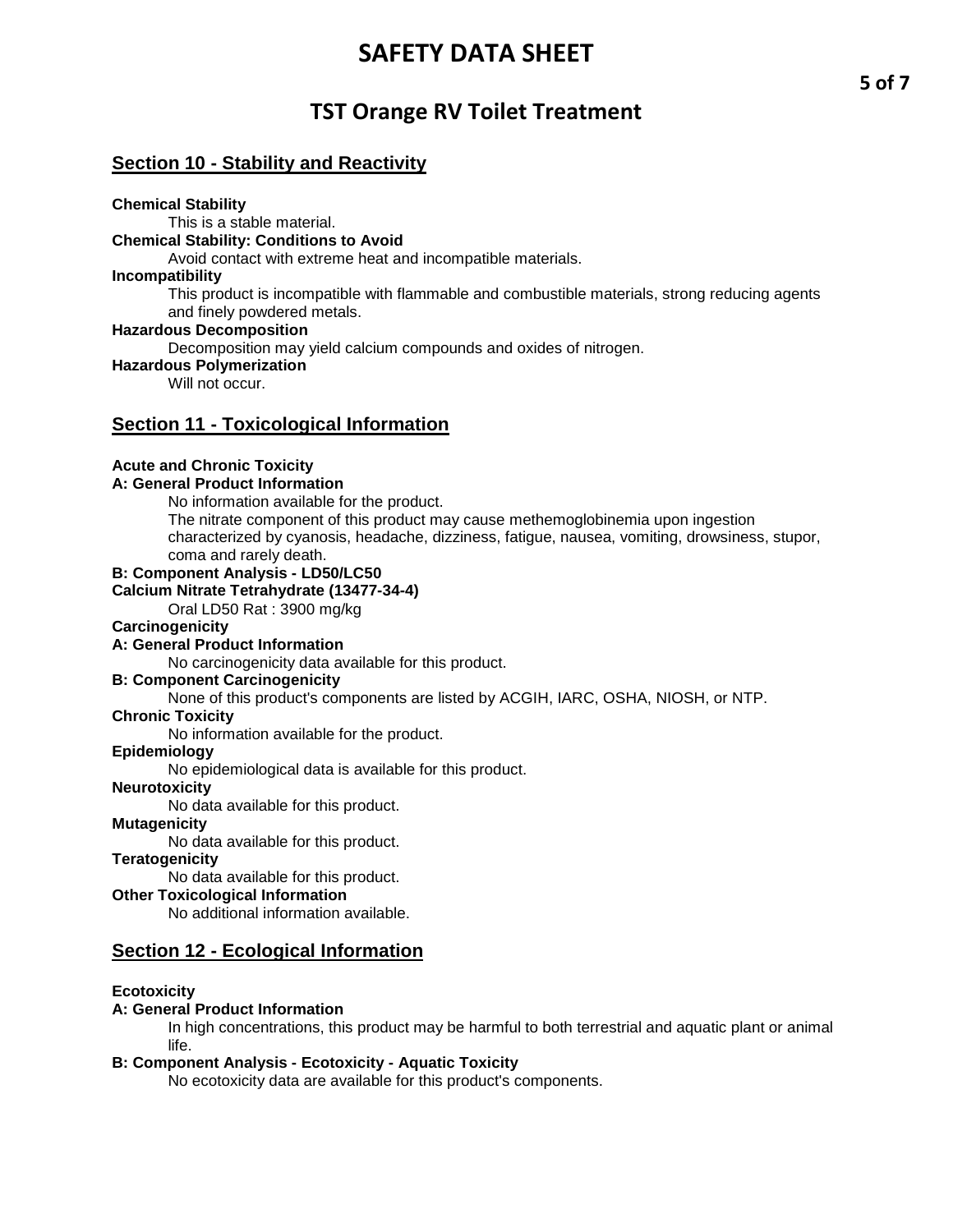## **TST Orange RV Toilet Treatment**

### **Environmental Fate**

No data available for this product.

## **Section 13 - Disposal Considerations**

#### **US EPA Waste Number & Descriptions**

#### **A: General Product Information**

You must test your waste using methods described in 40 CFR Part 261 to determine if it meets applicable definitions of hazardous wastes.

#### **B: Component Waste Numbers**

No EPA Waste Numbers are applicable for this product's components.

#### **Disposal Instructions**

Dispose of waste material according to Local, State, Federal, and Provincial Environmental Regulations.

## **Section 14 - Transport information**

#### **US DOT Information**

This material is not hazardous as defined by 49CFR 172.101 by the US Department of Transportation.

## IMDG

#### *Refer to Current IMDG regulations for full shipping description requirements*

IATA

*This material is not prepared or packaged for air transportation*

#### *International shipping requirements must be determined by the party offering the material for transportation*

## **Section 15 - Regulatory Information**

### **U.S. Federal regulations**

**A: General Product Information** 

No additional information available.

### **B: Component Analysis**

This material contains one or more of the following chemicals required to be identified under SARA Section 302 (40 CFR 355 Appendix A), SARA Section 313 (40 CFR 372.65) and/or CERCLA (40 CFR 302.4).

#### **Calcium Nitrate Tetrahydrate (13477-34-4)**

**SARA 313**: form R reporting required for 1.0% de minimis concentration; Chemical Category N511 (related to Water Dissociable Nitrate Compounds)

**SARA 311/312: Acute Health** Yes **Chronic Health** No **Fire** No **Pressure** No **Reactive** No

#### **State regulations**

**Connecticut Carcinogen Reporting:** This material is not listed. **Connecticut Hazardous Material Survey:** This material is not listed. **Florida substances:** This material is not listed. **Illinois Chemical Safety Act:** This material is not listed.

**Illinois Toxic Substances Disclosure to Employee Act:** This material is not listed.

**Louisiana Reporting:** This material is not listed.